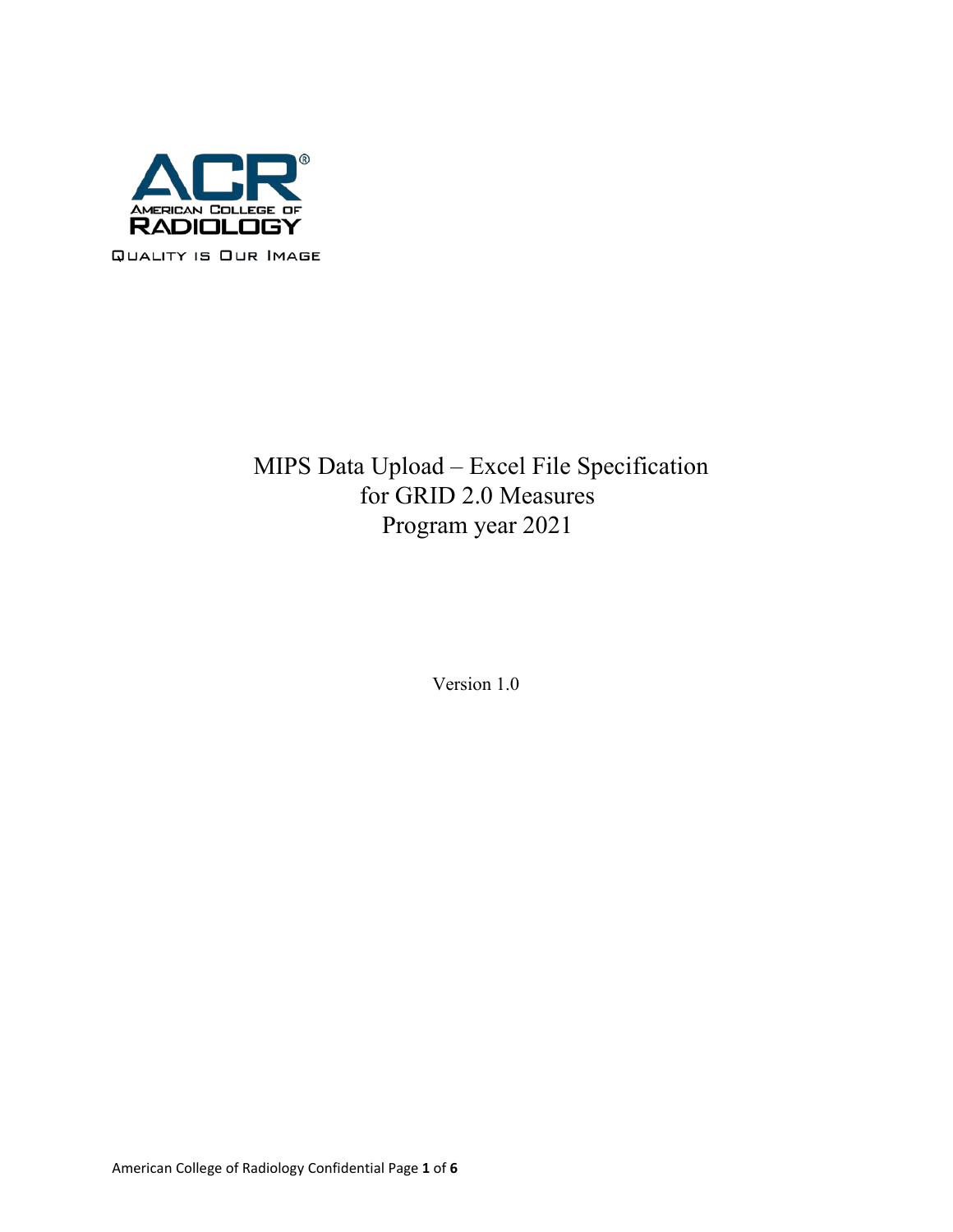# **Revision History**

| Date       | <b>Version</b> | <b>Description</b> |
|------------|----------------|--------------------|
|            |                |                    |
| 07/14/2021 | 1.0            | <b>Baseline</b>    |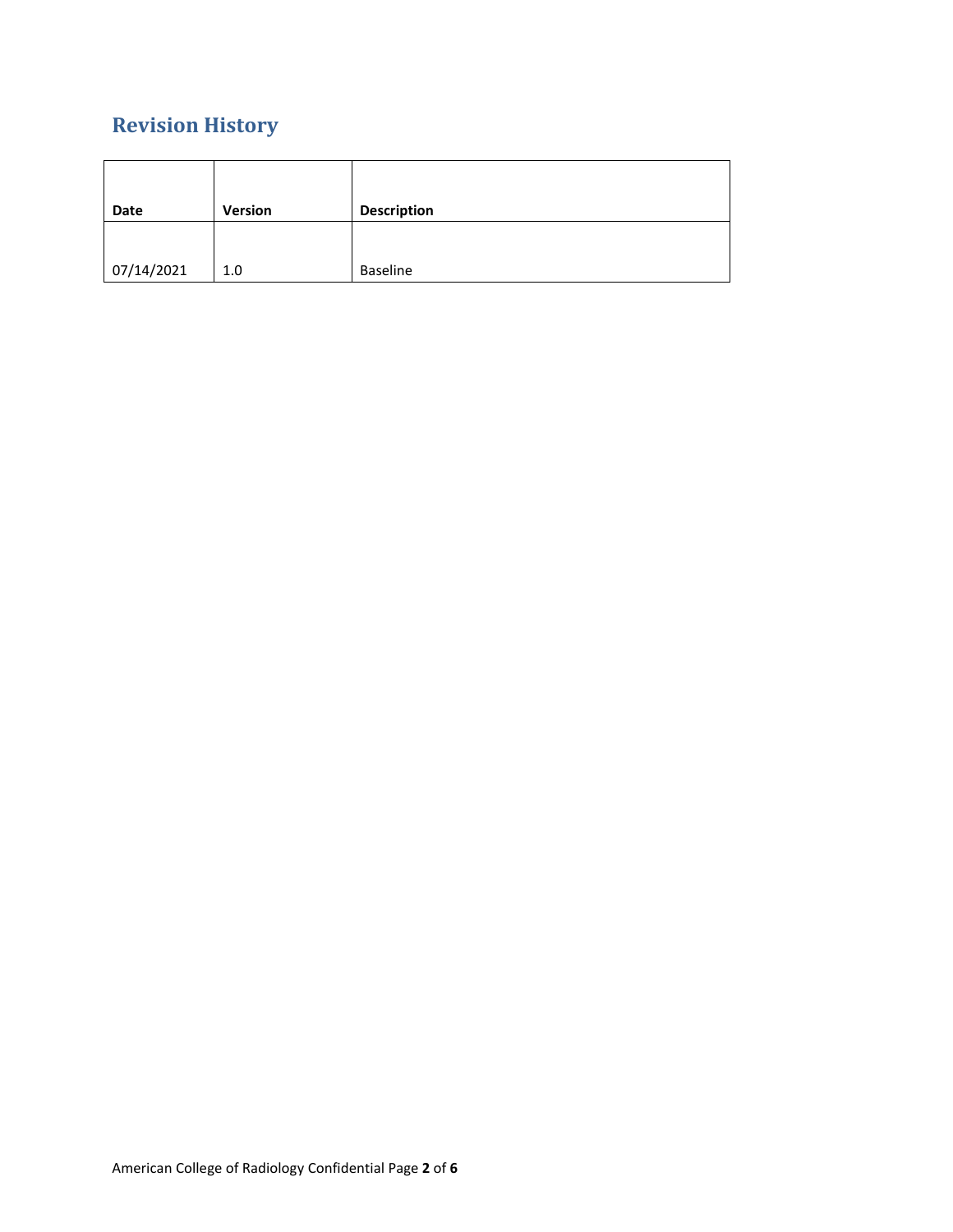#### **NRDR - MIPS Data File Specifications for Excel File**

The MIPS accepts data file in Excel file format. The MIPS Excel file specifications are listed as follows:

- 1. The data file is in Excel format.
- 2. The filename extension is '.xlsx' or '.xls'.
- 3. The maximum number of records in a file is 10000.
- 4. The file naming convention is is mips yyyymmdd-hrmiss or mips yyyymmdd-hrmiss-<optional text>

yyyymmdd-hrmmss is the time stamp at the time the file is created, where

yyyy is the 4 digit year, mm is the 2 digit month, dd is the 2 digit day, hr is the 2 digit hour in military time format, mi is the 2 digit minute, and ss is the 2 digit second

Example: mips\_20160306-181224.xlsx

<optional text> can be any text up to 15 characters. You may use this space for versioning purposes. For example: mips\_20181221-181224-version2.xlsx

**Note**: The MIPS Measure data import tool amends the physician's NPI to the file name so that the files can be distinguished among other physicians. For group reports the import tool amends the groups TIN to the file name.

- 5. The first row must contain the exact column heading and order as indicated in item 8 below.
- 6. The data file must contain at least one record.
- 7. Each record has 15 data elements.
- 8. Each data element must be positioned in the order specified below (same as the record layout for the Excel data file)

| Data element<br>position | Data Element        |
|--------------------------|---------------------|
| A                        | exam_date_time      |
| B                        | physician_group_TIN |
| C                        | physician NPI       |
| D                        | patient_ID          |
| F                        | patient age         |
| F                        | patient_sex         |
| G                        | measure number      |
| н                        | cpt code            |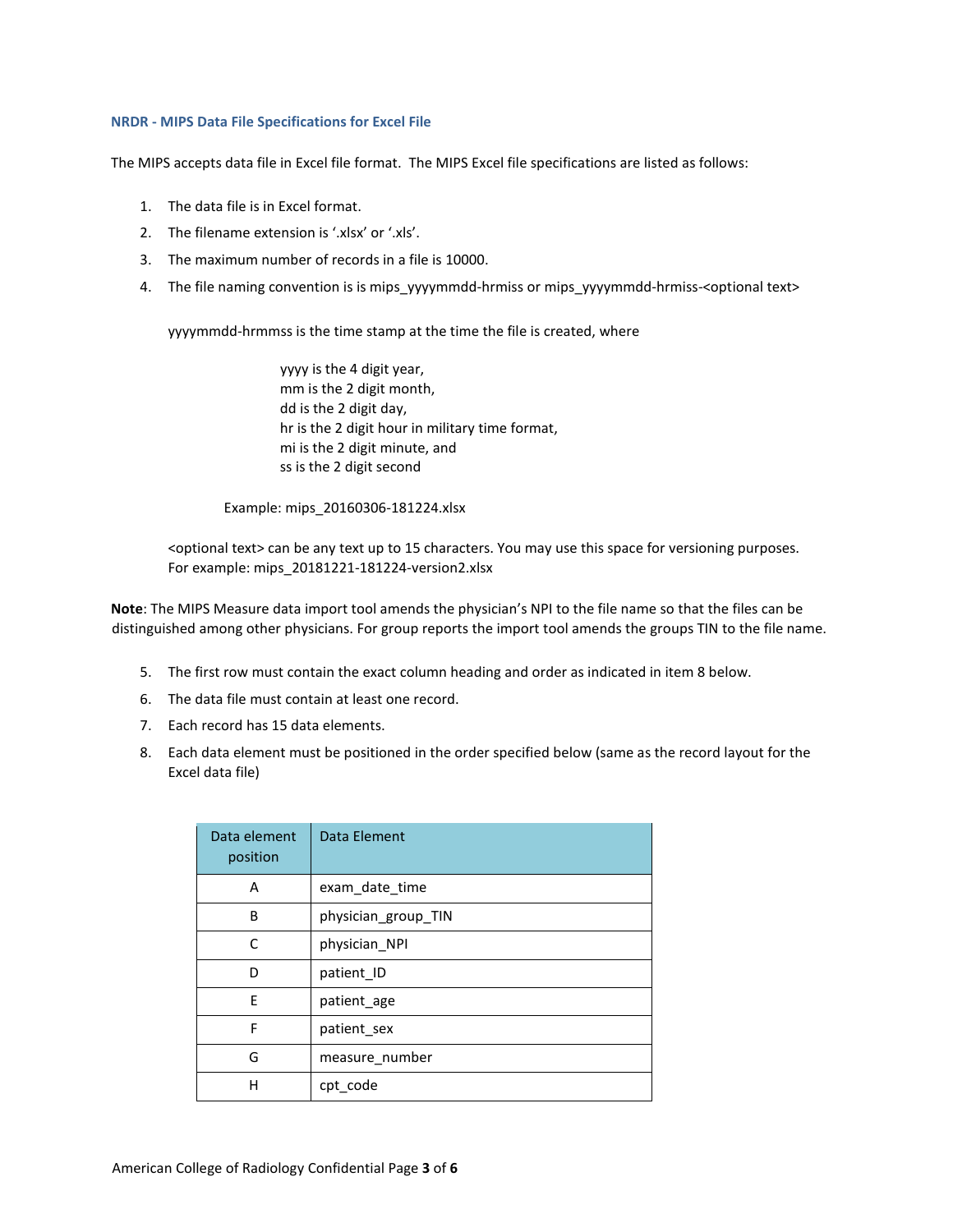| Secondary Denominator Info |
|----------------------------|
| numerator_response value   |
| exam unique id             |

9. The unique identifier of an exam record is composed of the Physician Group TIN, Physician NPI, Patient ID, Exam Date time, Measure #, CPT code and Exam Unique ID

### **Submitting MIPS Quality Data**

- [MIPS Data Submission Overview](https://nrdrsupport.acr.org/support/solutions/articles/11000037091-mips-data-submission-overview)
- [How to Upload MIPS Quality Measure Data](https://nrdrsupport.acr.org/support/solutions/articles/11000037924-how-to-upload-mips-quality-measure-data)
- [Data Upload File Specifications and Template](https://nrdrsupport.acr.org/support/solutions/articles/11000038293-data-upload-file-specifications-and-template)
- [Reviewing MIPS Quality Measure Data](https://nrdrsupport.acr.org/support/solutions/articles/11000037922-reviewing-mips-quality-measure-data)

### **MIPS Measure Data Elements and Mapping**

The 2021 supported measures can be found in the *"2021 MIPS Measures Supported.pdf*" file on this page: <https://nrdrsupport.acr.org/a/solutions/articles/11000082799?portalId=11000000200>

This section describes the MIPS Measure data elements. Some of the elements are expected to be in numeric format and their mapping rules are described under the Answer column. Although the output is an Excel file, the data should not exceed the Maximum Length if indicated.

| Field          | Element                 | <b>Definition</b>                                                                                                                                                                            | Answer | <b>Use</b> | Format                                                                                                                                                                                   | <b>Max</b> |
|----------------|-------------------------|----------------------------------------------------------------------------------------------------------------------------------------------------------------------------------------------|--------|------------|------------------------------------------------------------------------------------------------------------------------------------------------------------------------------------------|------------|
| <b>Number</b>  | <b>Name</b>             |                                                                                                                                                                                              |        |            |                                                                                                                                                                                          | Len        |
| 1              | Exam date<br>time       | Date and time of<br>service                                                                                                                                                                  |        | Required   | Accepts two<br>formats:<br>1)<br><mm dd="" yyyy=""><br/><space><br/><math>\langle</math>hr:mi:ss&gt; in<br/>military time<br/>format, or<br/>2)<br/><mm dd="" yyyy=""></mm></space></mm> | 17         |
| $\overline{2}$ | Physician<br>group TIN  | The TIN used on physician or professional<br>component<br>claims. This is different from the hospital<br>or facility TIN that may be used to bill the<br>technical component or facility fee |        | Required   | <b>Numeric</b>                                                                                                                                                                           | 9          |
| 3              | Physician<br><b>NPI</b> | Physician's 10-digit NPI                                                                                                                                                                     |        | Required   | Numeric                                                                                                                                                                                  | 10         |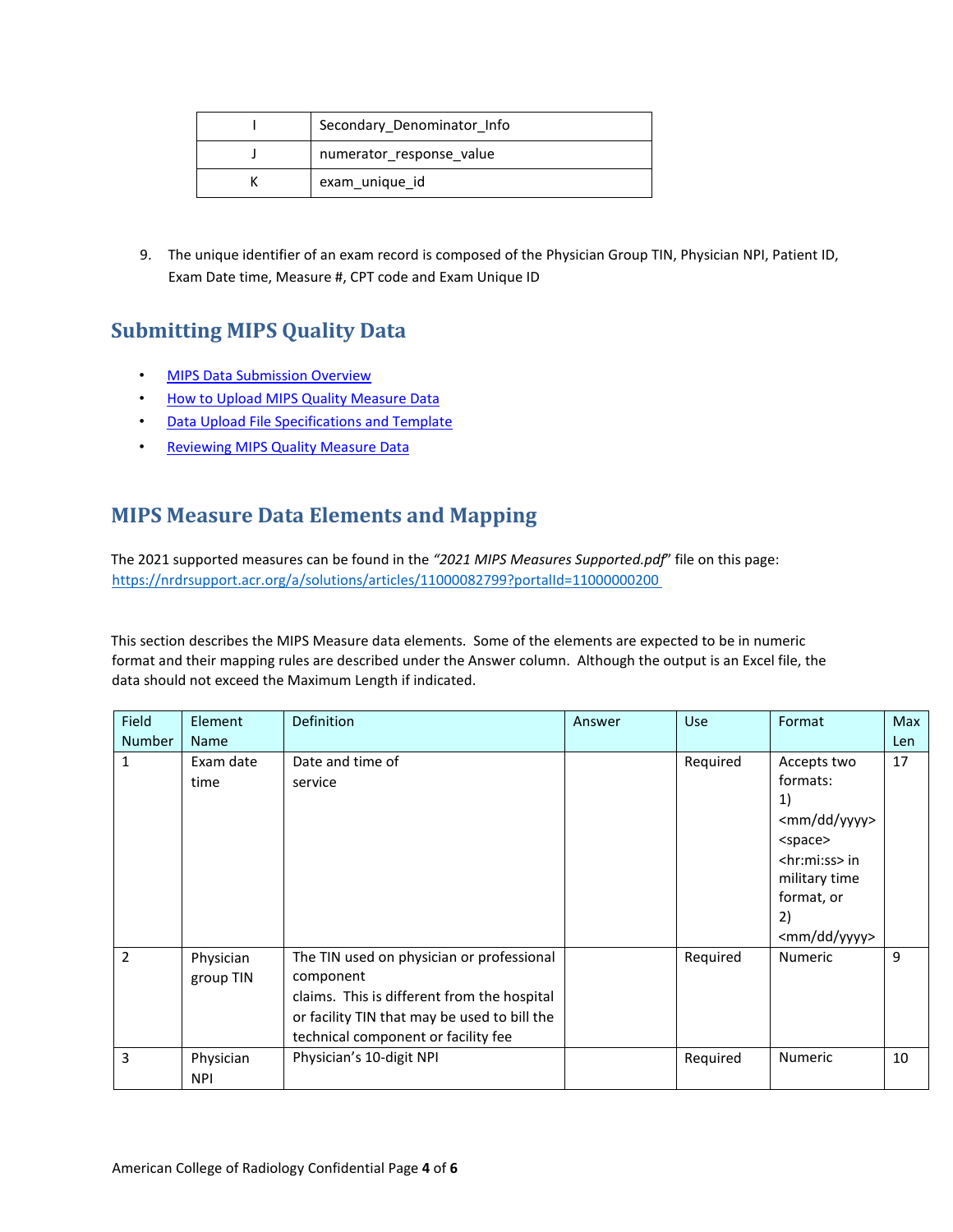| 4  | Patient ID                       | Allow use of site patient id; do not<br>submit patient's SSN                                                                                                                                                                                                                                                                 |                                                                                                                                            | Required                                                                                                                                                     | Alphanumeric | 50             |
|----|----------------------------------|------------------------------------------------------------------------------------------------------------------------------------------------------------------------------------------------------------------------------------------------------------------------------------------------------------------------------|--------------------------------------------------------------------------------------------------------------------------------------------|--------------------------------------------------------------------------------------------------------------------------------------------------------------|--------------|----------------|
| 5  | Patient age                      | Age of the patient at the time the exam<br>took place.<br>Note: the minimum age requirement for                                                                                                                                                                                                                              |                                                                                                                                            | Required                                                                                                                                                     | Numeric      | $\overline{3}$ |
|    |                                  | measure 110 is 6 month; if patient's age<br>is between 6 to 12<br>months then enter 0.5                                                                                                                                                                                                                                      |                                                                                                                                            |                                                                                                                                                              |              |                |
| 6  | <b>Patient Sex</b>               | M=Male; F=Female;<br>U=Unknown; O=Others                                                                                                                                                                                                                                                                                     | Valid<br>response:<br>M, F, U, or O                                                                                                        | Required                                                                                                                                                     | Alpha        | $\mathbf{1}$   |
| 9  | Measure<br>number                | A qualified measure number that is<br>supported by the ACR Qualified Clinical<br>Data Registry in the current program<br>year.<br>Note: if measure number is not provided,<br>the system will base on the CPT code and<br>Numerator Response Value to<br>identify the measure<br>number                                      |                                                                                                                                            | Required                                                                                                                                                     | Alphanumeric | 10             |
| 10 | CPT I Code                       | An applicable procedure code for this<br>encounter as reported on the claim for<br>this patient.                                                                                                                                                                                                                             |                                                                                                                                            | Required                                                                                                                                                     | Alphanumeric | 100            |
| 11 | Secondary<br>Denominator<br>Info | In the 2021 program year, the following<br>measures are required to report the<br>denominator diagnosis code: QACRad37,<br>QACRad38, QACRad39, QACRad40,<br>QACRad41, QACRad42<br>Note: If diagnosis code is provided when<br>a measure does not require one, the<br>system will still accept the exam record.               |                                                                                                                                            | Conditional.<br>Required if<br>the<br>following<br>measures<br>are<br>reported:<br>QACRad37,<br>QACRad38,<br>QACRad39,<br>QACRad40,<br>QACRad41,<br>QACRad42 | Alphanumeric | 10             |
| 12 | Numerator<br>response<br>value   | Response to the numerator question<br>posted by the measure.<br>Note: If the numerator response value is<br>either missing or incorrect in an exam<br>record, the system will still accept it and<br>it will be counted toward the initial<br>population for reporting rate but will not<br>be counted for performance rate. | Enter the<br>code<br>indicating<br>whether<br>performance<br>was met OR,<br>performance<br>was not met<br>OR the<br>patient is<br>excluded | Required                                                                                                                                                     | Alphanumeric | 100            |